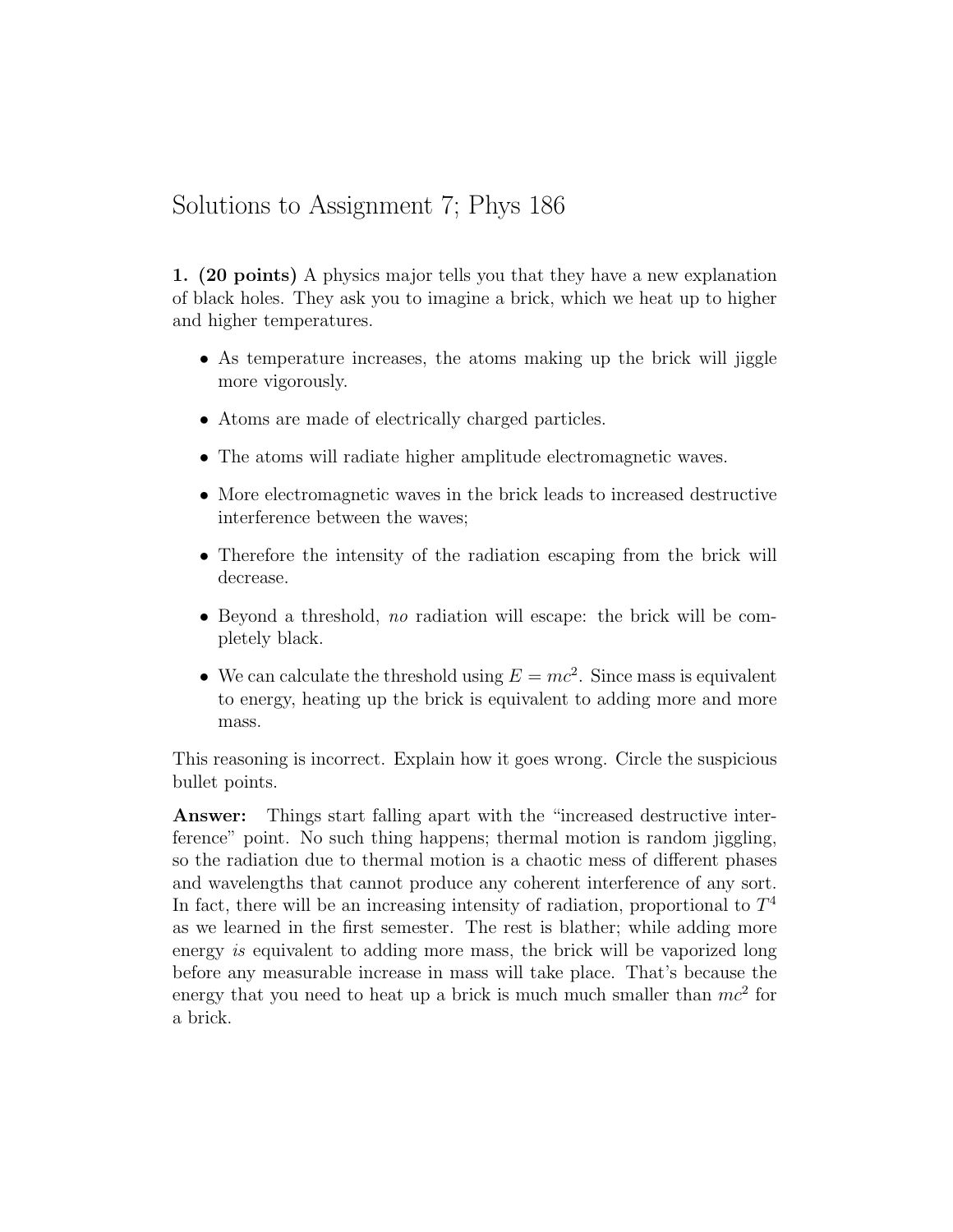2. (30 points) For the following, you will need the expression for the radius of the event horizon of a black hole that we derived.

(a) One way to get a black hole is to squeeze lots of mass into a very small volume. Almost all the mass of a Hydrogen atom is squeezed into the very small volume of a proton. Are protons dense enough to be black holes? Answer this question by using reasonable numbers about protons you can look up. Write down the sources of your numbers.

**Answer:** The event horizon of a black hole has radius  $r = 2Gm/c^2$ . For the proton mass of  $m = 1.67 \times 10^{-27}$  kg, we get  $r = 2.48 \times 10^{-54}$  m. The radius of the proton is around  $10^{-15}$  m, since that is the order of magnitude for nuclear distances. Whatever the exact value you take, clearly the proton radius is much, much larger than what it would need to be for a black hole.

(b) You stand such that your lower legs, with mass 5.0 kg, is at the event horizon of a 30 solar mass black hole, and your 5.0 kg head is just 1.0 m further away from the horizon. Find the difference between the gravitational forces felt by your head and your lower legs. What effect on you would this difference in forces have? (Math hint: When  $d \ll r$ , 1  $\frac{1}{r^2} - \frac{1}{(r+e)}$  $\frac{1}{(r+d)^2} \approx \frac{2d}{r^3}$  $\frac{2d}{r^3}$ .)

Answer: The difference between gravitational forces is

$$
\Delta F = GMm\left(\frac{1}{r^2} - \frac{1}{(r+d)^2}\right) \approx \frac{2GMmd}{r^3}
$$

where  $m = 5$  kg,  $M = 30 \times 1.99 \times 10^{30}$  kg,  $d = 1$  m, and  $r = 2GM/c^2 =$  $8.85 \times 10^4$  m. With all the numbers in, we get  $\Delta F = 5.7 \times 10^7$  N. This is very large—you will be ripped apart.

## 3. (30 points) Let's do half-lives.

(a) You have friend who is not a science major. She tells you that quantum mechanical events cannot be truly random. After all, randomness implies unpredictability, but physicists make precise predictions using quantum mechanics. Given the half-life, they can tell you exactly what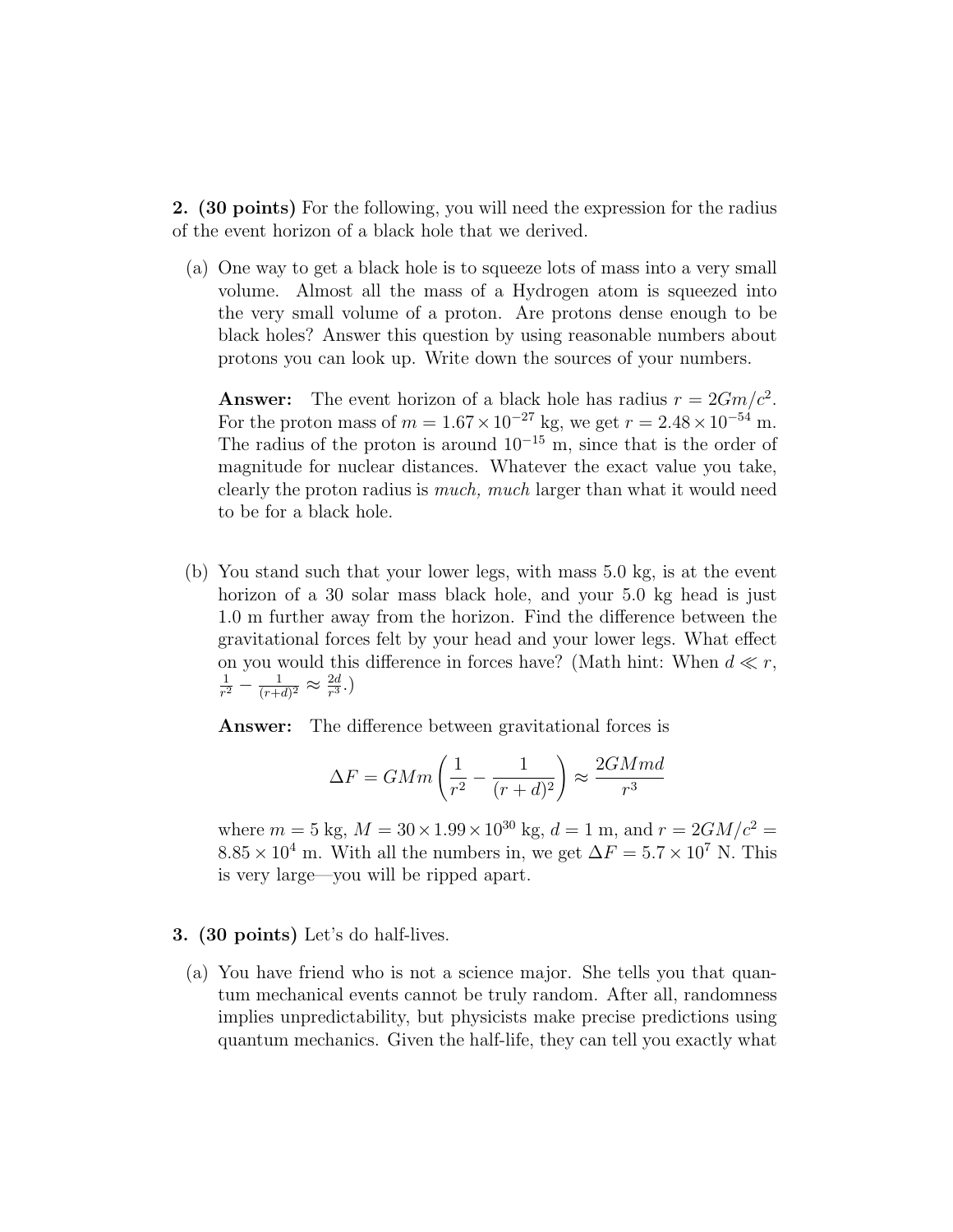amount of a radioactive sample will remain after a certain time. Given the energy of photons emitted from a light source, they can calculate the interference pattern observed when a diffraction grating is placed between the source and a screen. Correct your friends' misconceptions and explain what the role of randomness in quantum mechanics is.

**Answer:** Individual quantum events are random. We cannot predict when an individual nucleus will decay, or the exact path any single photon will take. But precisely because individual events are random, if lots and lots of individual random events take place, a very reliable statistical pattern will emerge. We get very definite half-lives and interference patterns when the number of events is about in the  $10^{20}$ 's.

(b) You have a 10.0 kg block of radioactive material A, and at time  $t = 0$ , you start with all 10 kg being pure A. Sketch a graph of the amount of A that remains in the block over time. The half-life of A nuclei is 5.0 days. Answer:



- (c) Pick, from among the following, the correct expression for the amount
	- of A remaining over time. Here  $\tau = t_{1/2}/\ln 2$ , and  $m_0 = 10$  kg.
		- (a)  $m = m_0 \cos \frac{t}{\tau}$